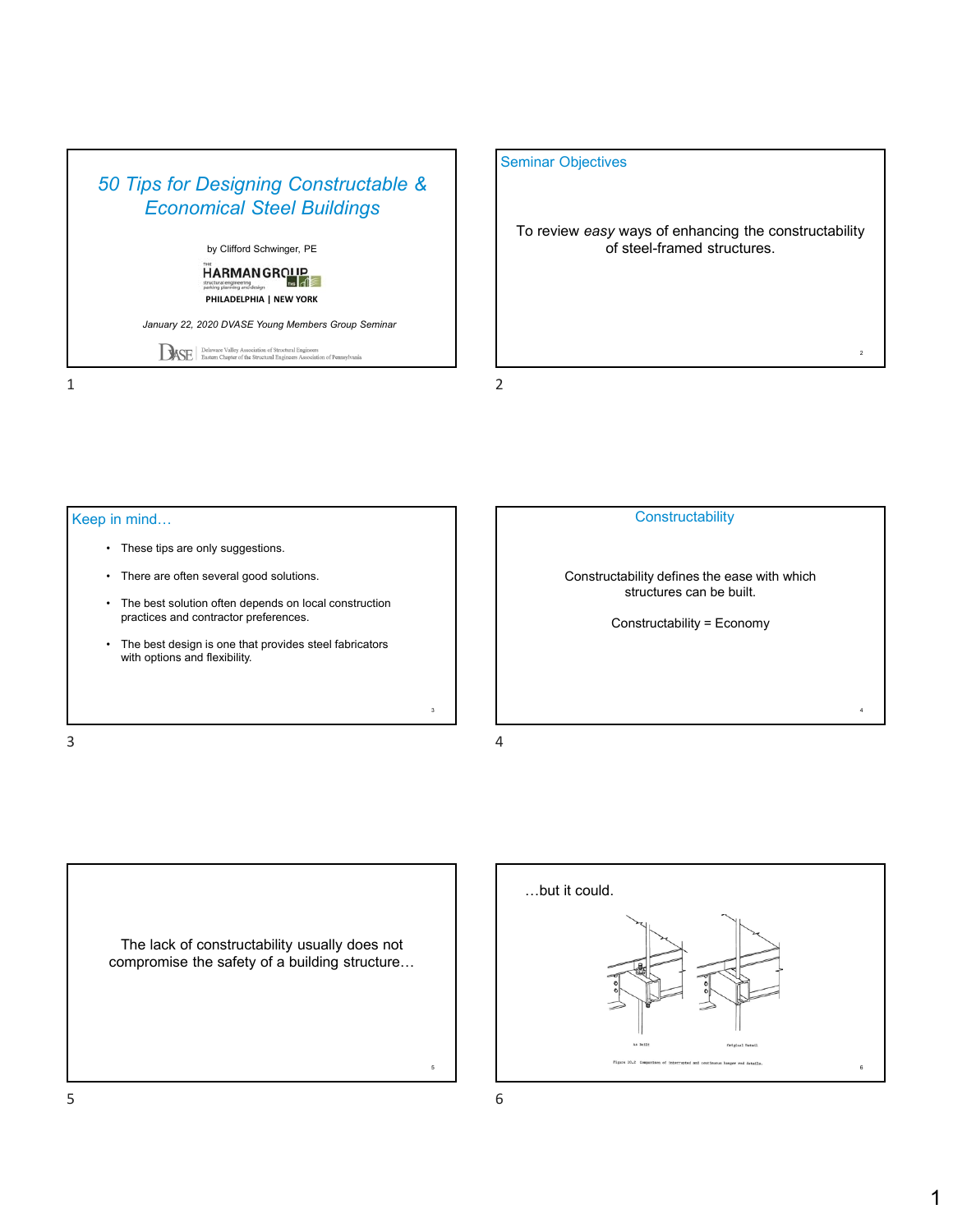

Simplicity = Economy

Least weight *does not always* = Least cost

Fewer pieces = Greater economy

Efficient connection design = Reduced cost











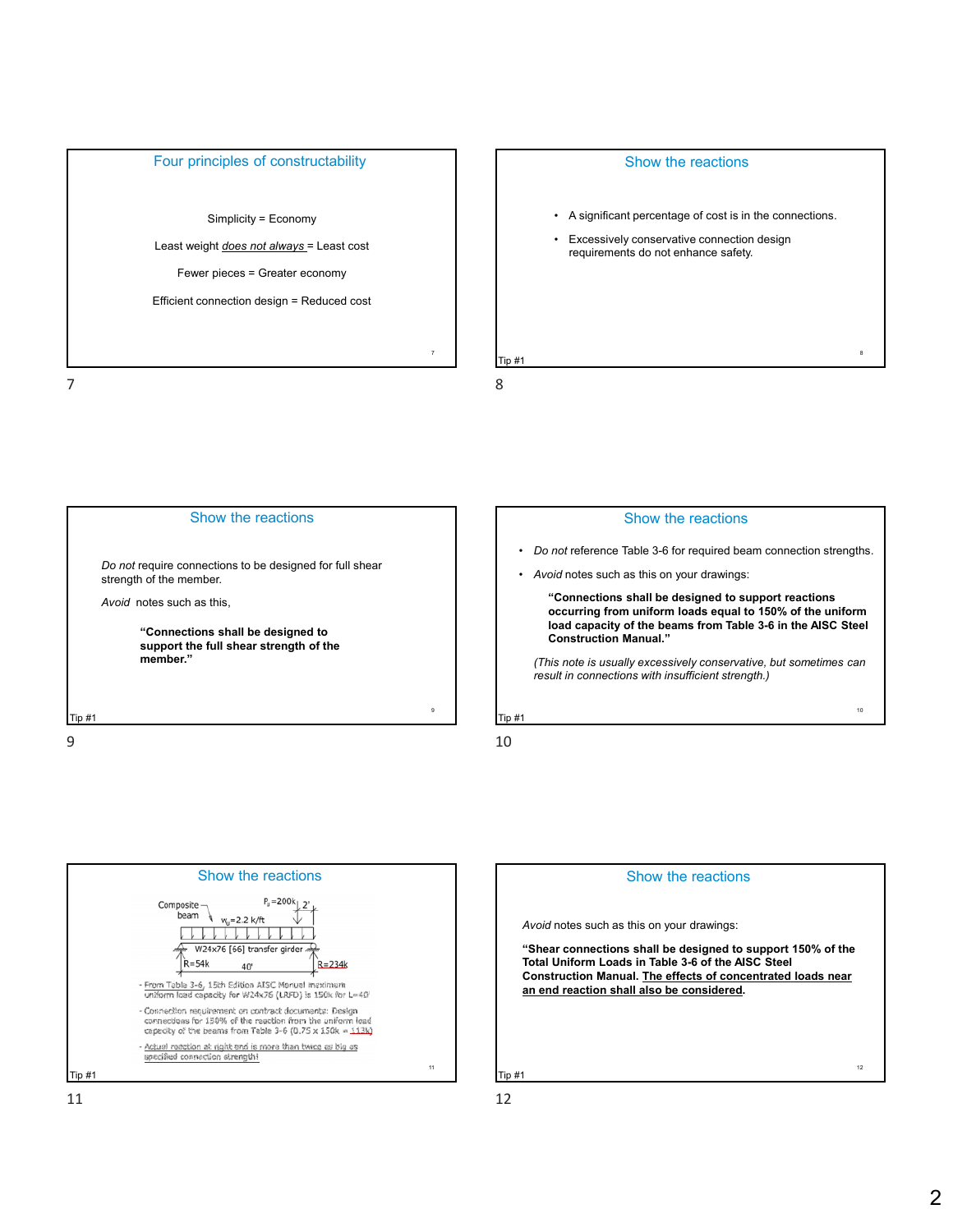













 $17$  and  $18$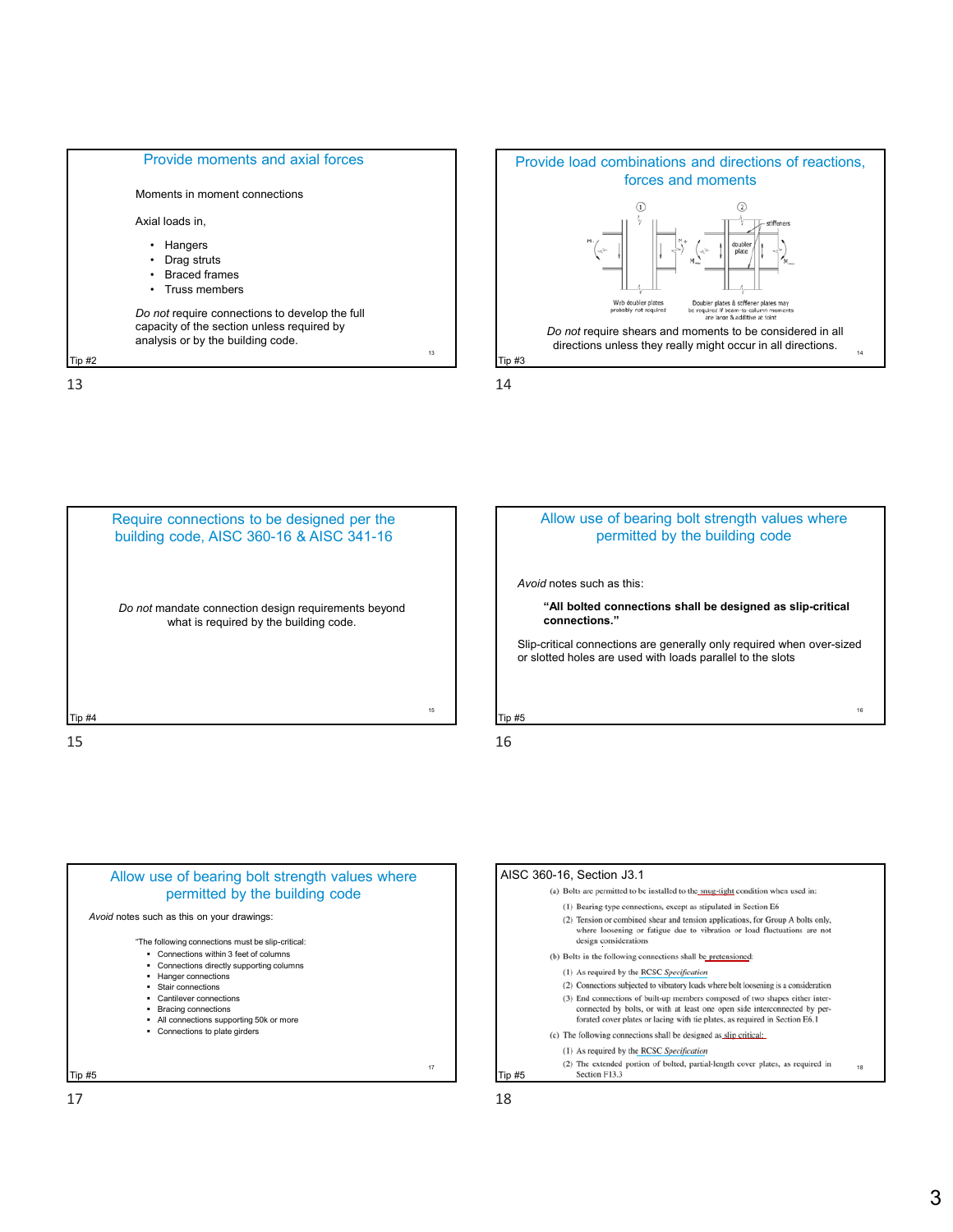











#### Permit the use of short-slotted holes in shear connections

Example of what *not* to specify:

**"All bolts shall be ¾" diameter. All holes shall be 13/16" diameter."**

Most fabricators require short-slotted holes holes in shear connections to accommodate tolerances and facilitate steel erection. (SSL holes are needed when beams are cambered.)

AISC connection design procedures permit the use of SSL holes with snugtightened bolts for most types of shear connections

Tip #8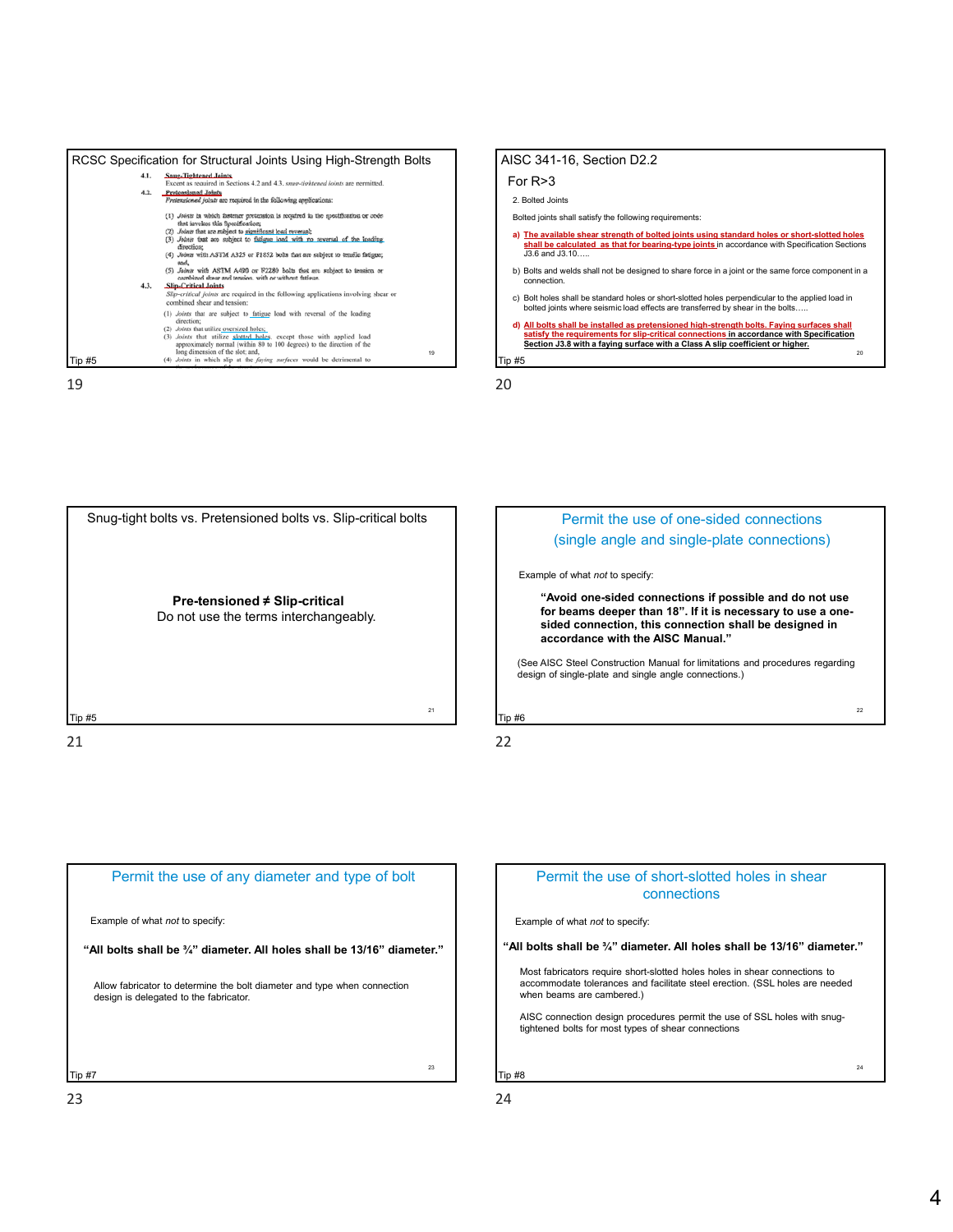



25 26 (See Tip #10 for member reinforcement at connections…)

Tip #10











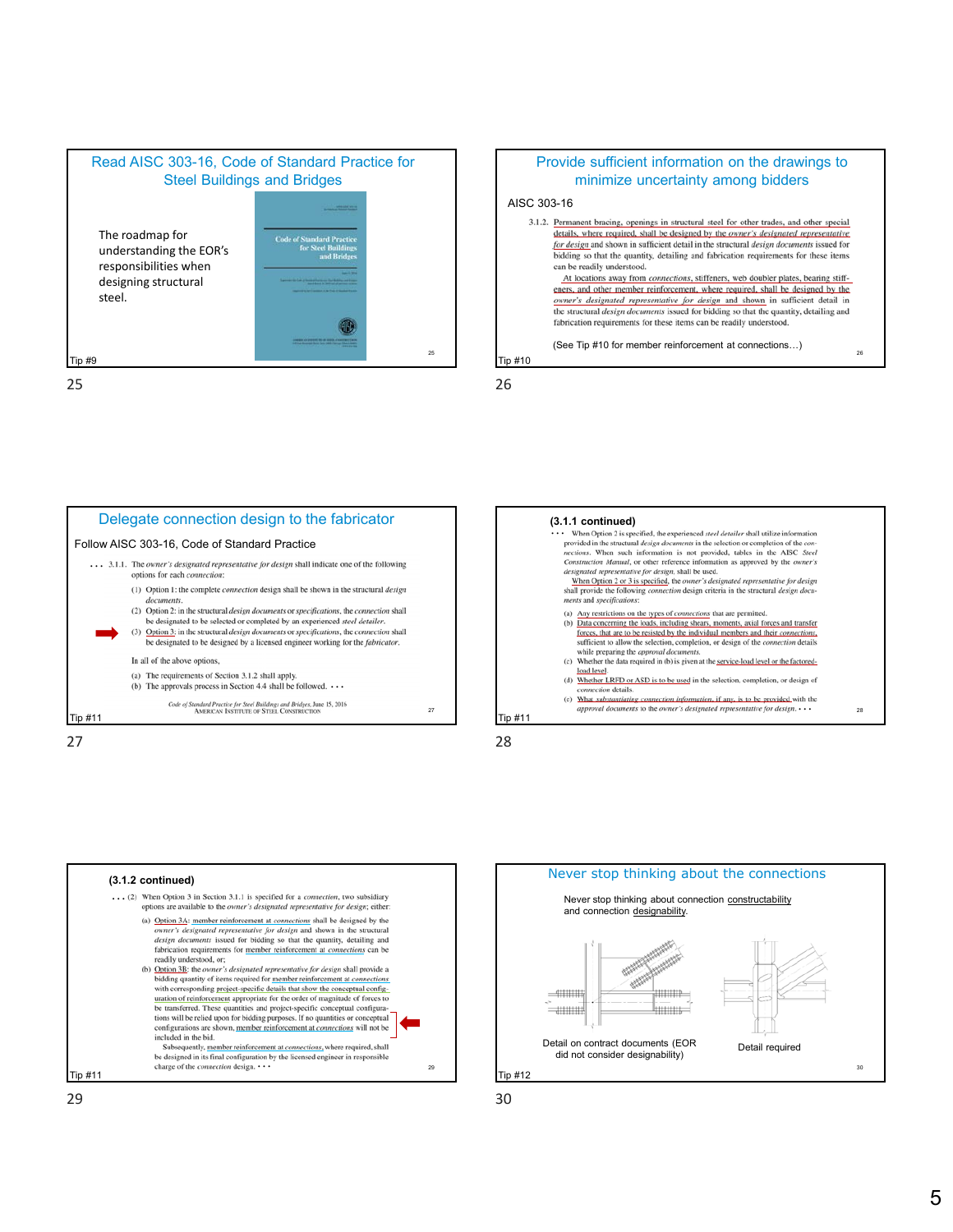















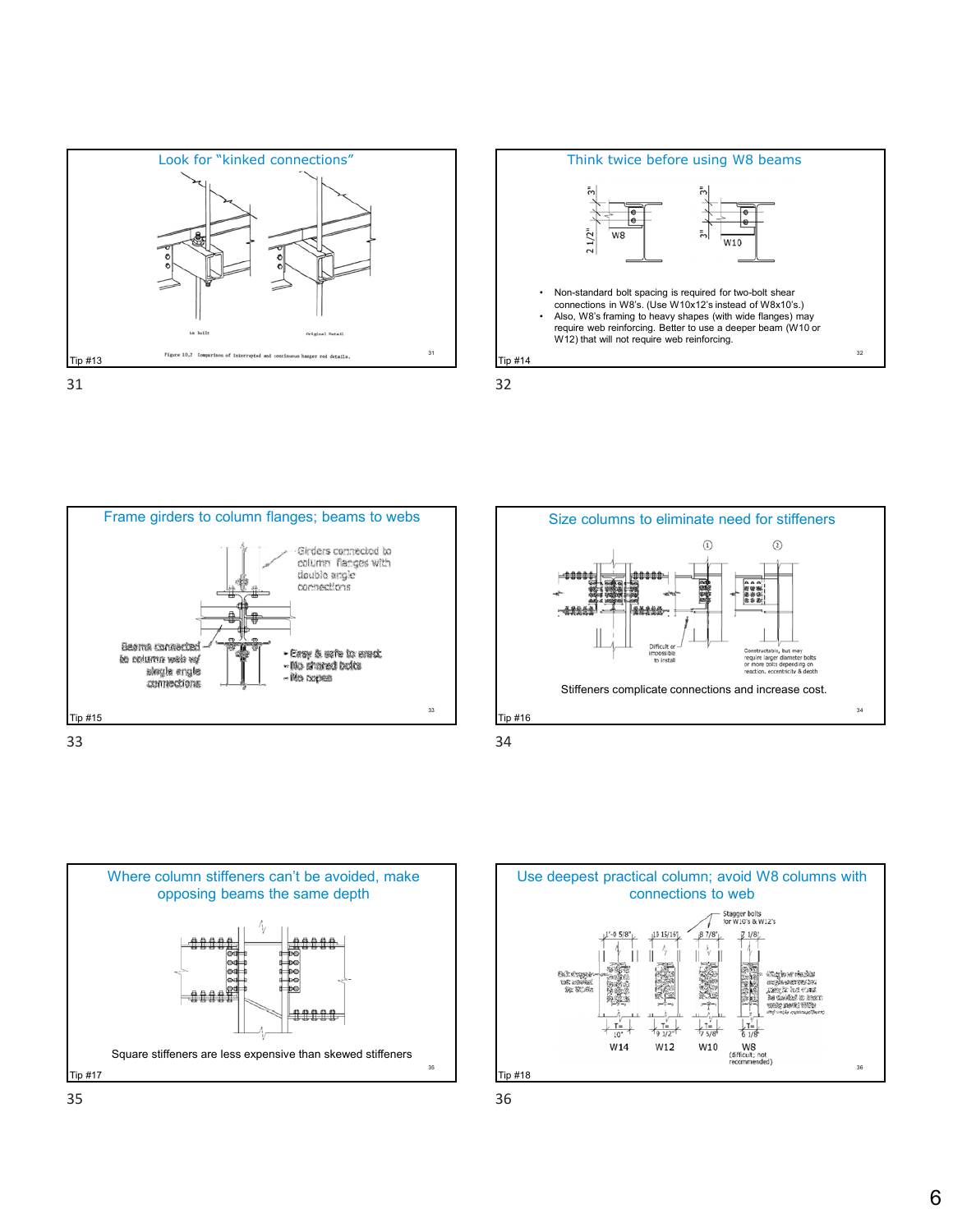











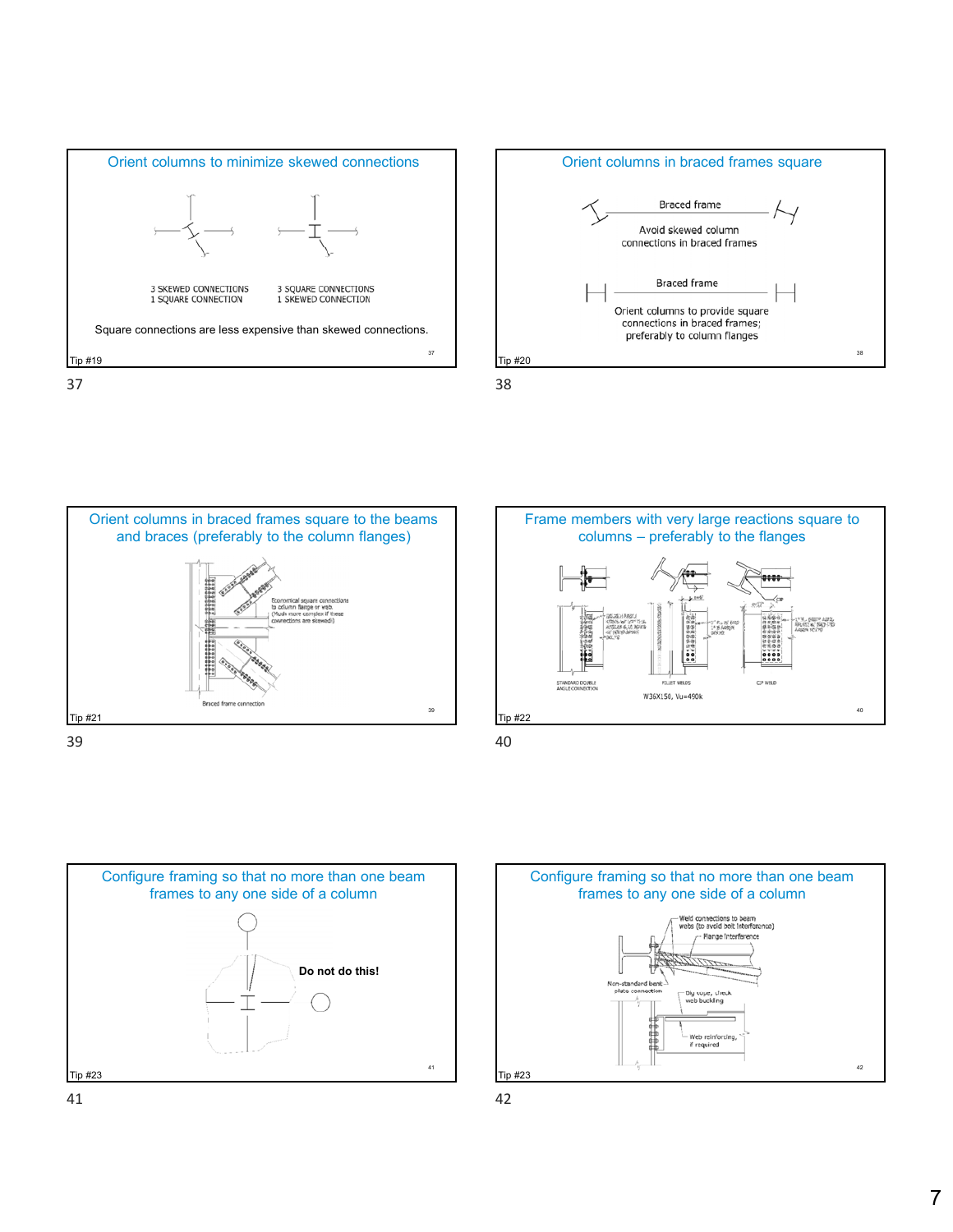



Favor pipe columns over square/rectangular HSS when there are skewed connections squa square All connections to pipe columns are square 45 Tip #26 45 46









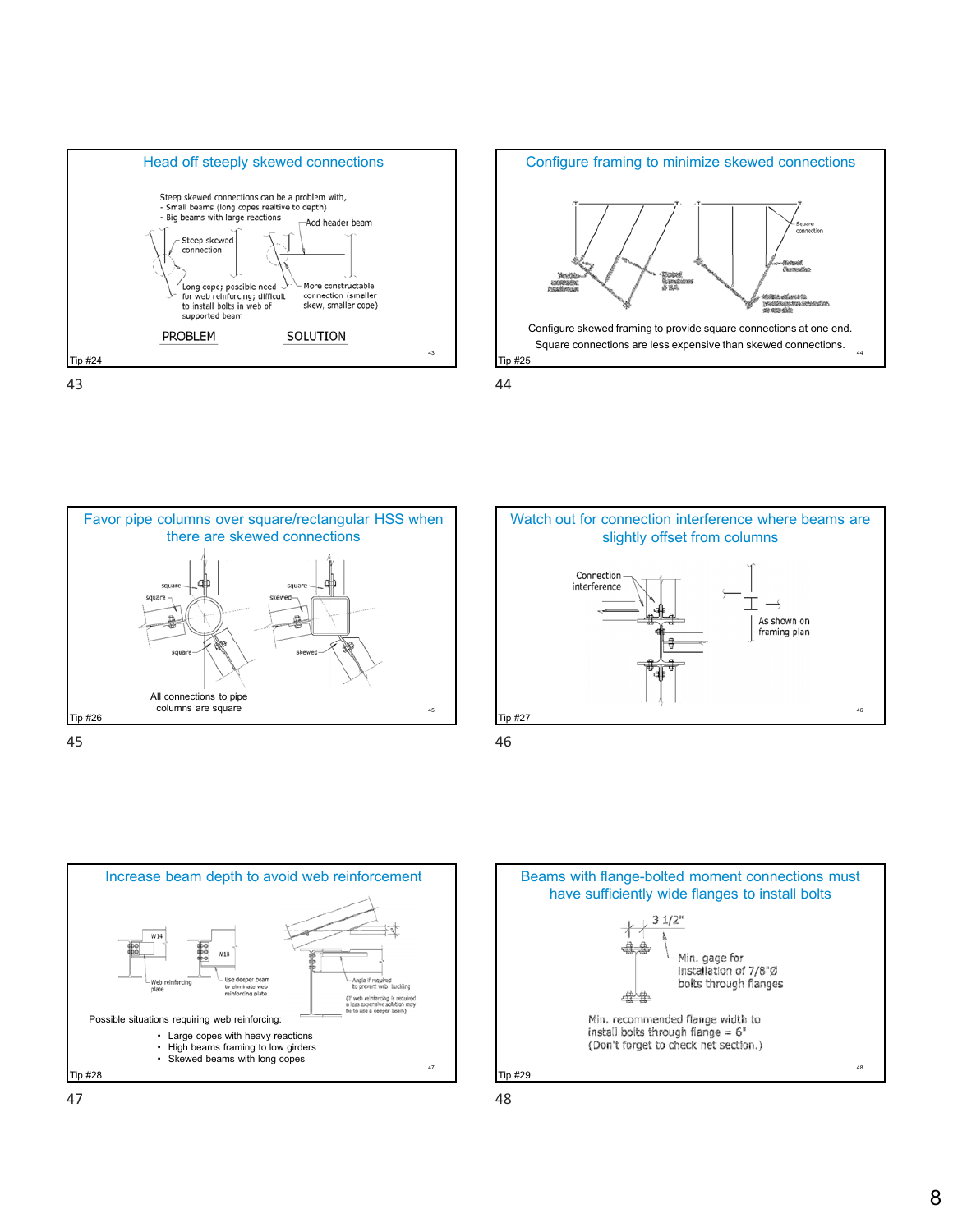











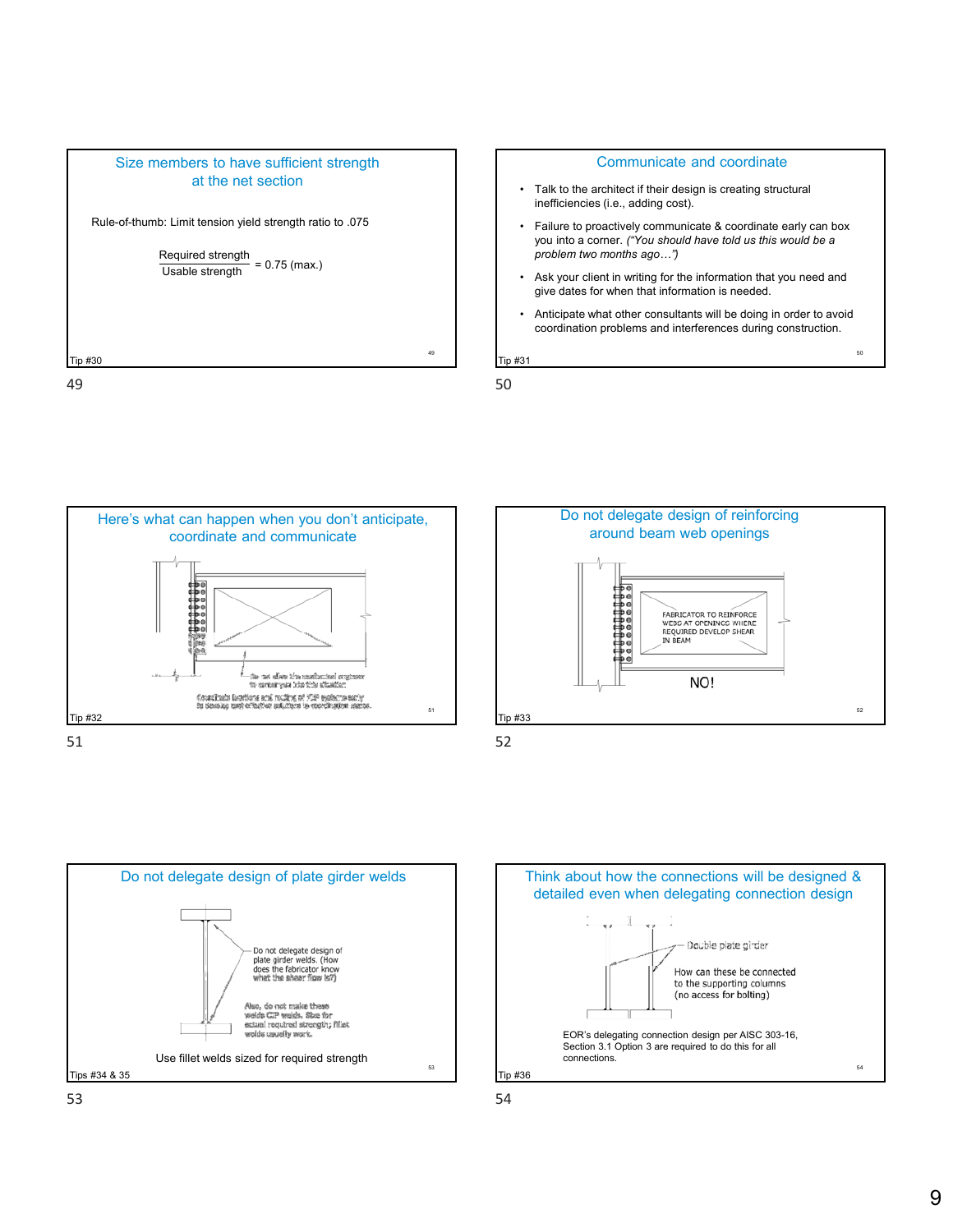

## Some welding tips to enhance constructability

- Strive for downhand or vertical welds
- Don't specify "all around" welds unless they are needed to achieve the required strength
- Avoid specifying arbitrary CJP welded moment connections

56

• Favor fillet welds over groove welds

Tip #38







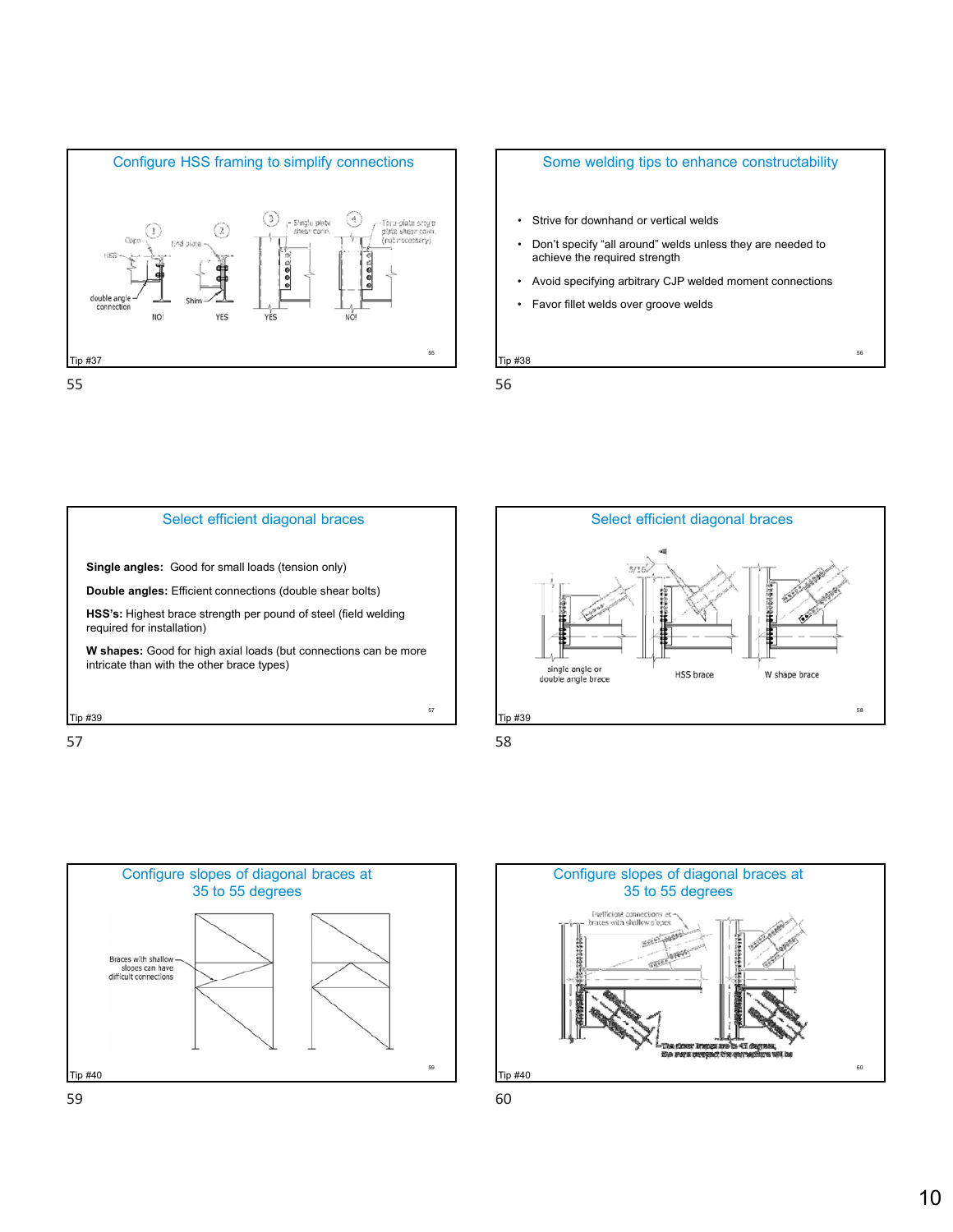













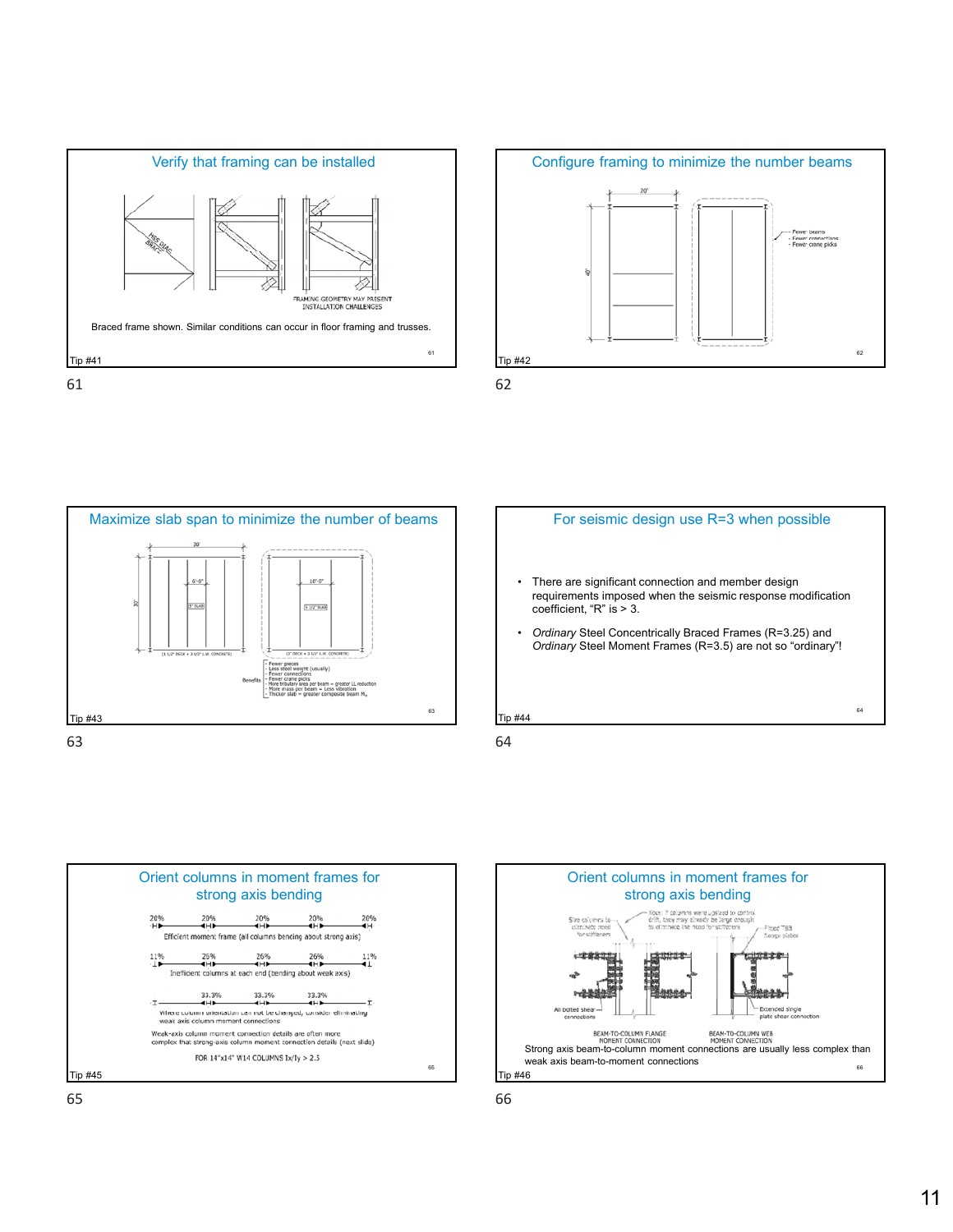









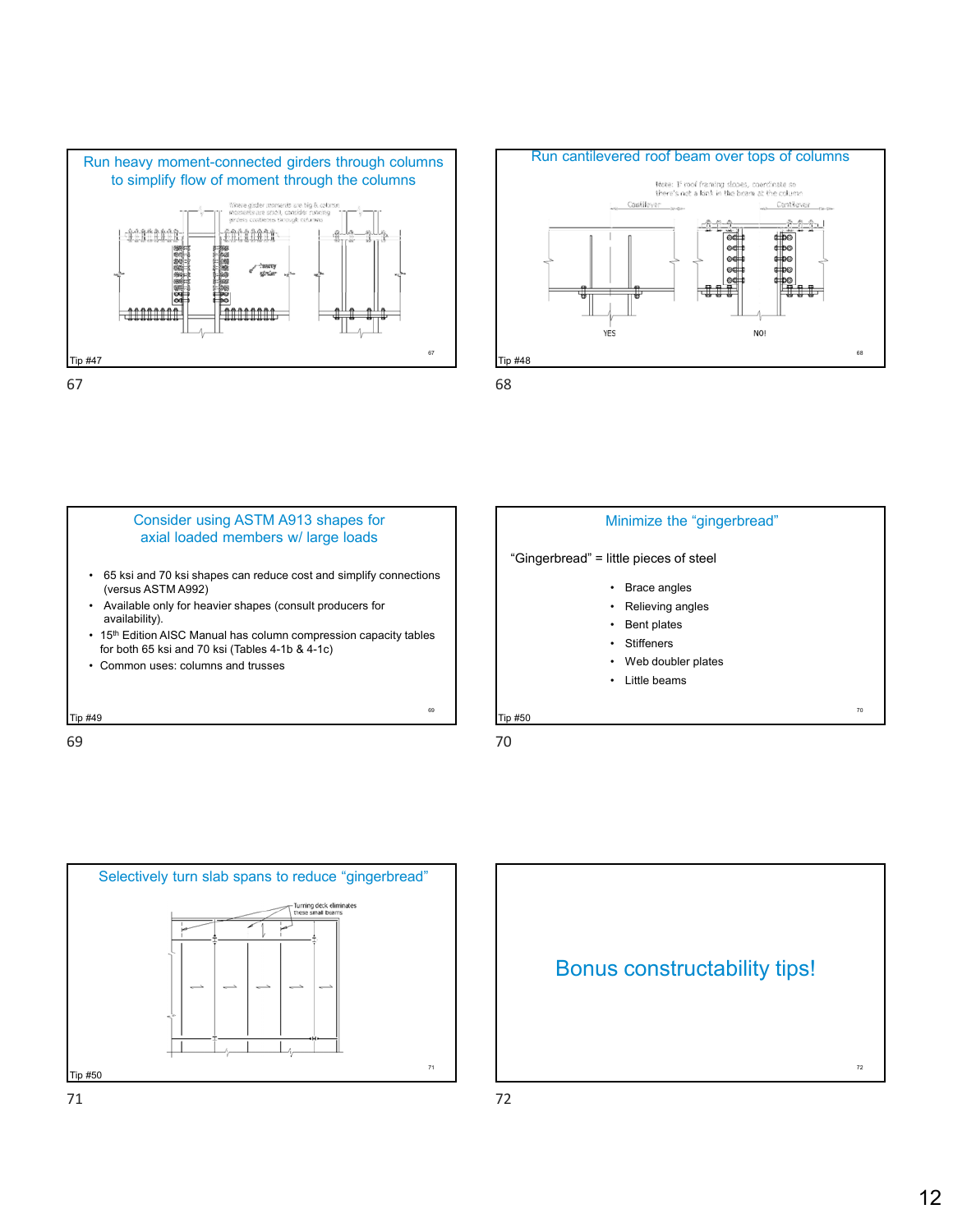